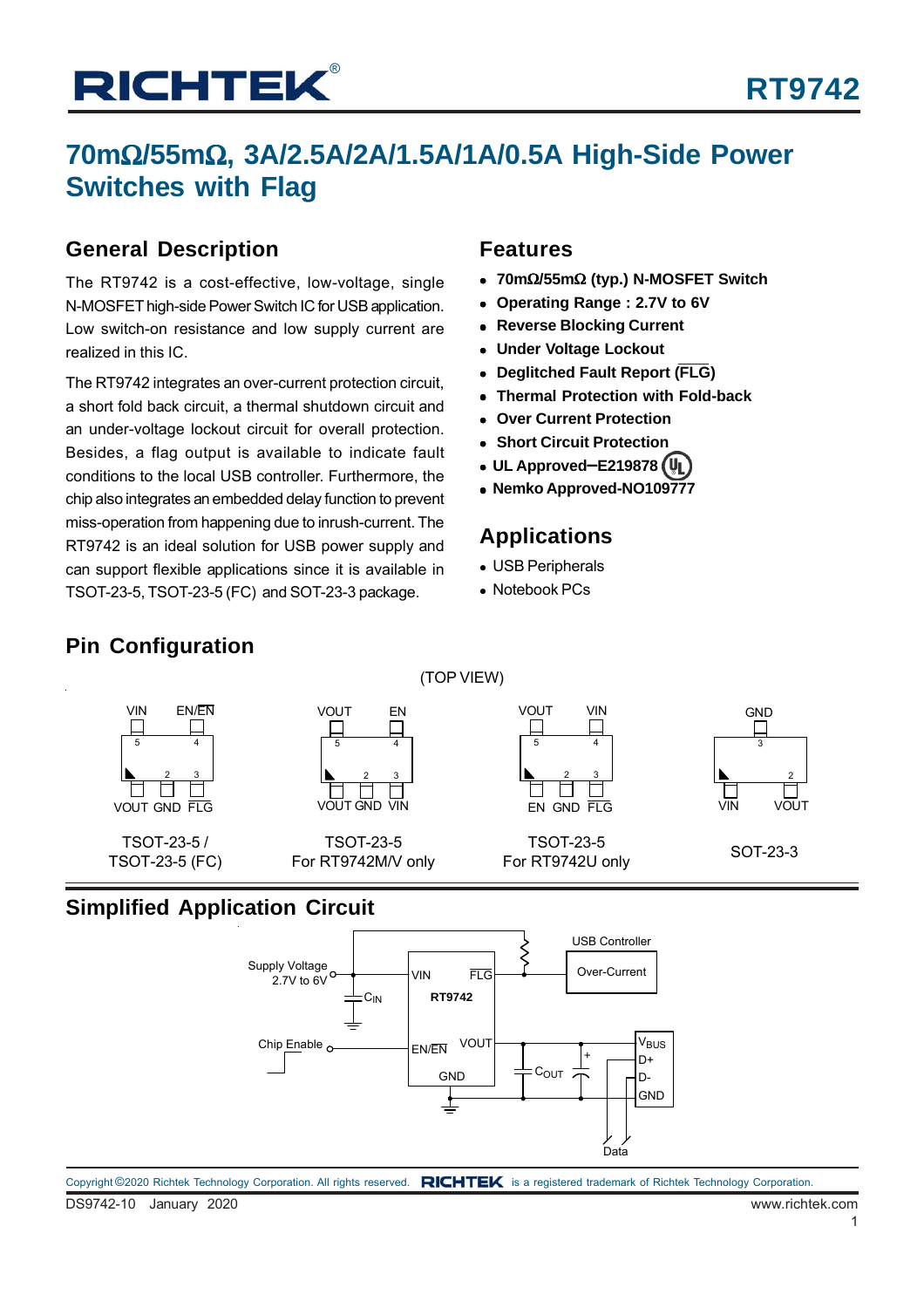

## **Ordering and Marking Information**

|                     |                        |                | <b>Discharge</b><br><b>Function</b> |                         | <b>EN Function</b>      |                              | Package                  |                         |                         |
|---------------------|------------------------|----------------|-------------------------------------|-------------------------|-------------------------|------------------------------|--------------------------|-------------------------|-------------------------|
| <b>Version</b>      | <b>Product</b><br>Code | <b>Current</b> |                                     | <b>Active</b><br>High   | <b>Active</b><br>Low    | Internal<br><b>Pull High</b> | <b>TSOT-23-5</b><br>(FC) | <b>TSOT-23-5</b>        | <b>SOT-23-3</b>         |
| <b>RT9742AGJ5F</b>  | $07 =$                 | 3A             | Yes                                 | $\vee$                  |                         |                              | $\vee$                   |                         |                         |
| <b>RT9742BGJ5F</b>  | $06 =$                 | 3A             | Yes                                 |                         | V                       |                              | $\overline{\vee}$        |                         |                         |
| <b>RT9742ANGJ5F</b> | $OF =$                 | 3A             | <b>No</b>                           | $\vee$                  |                         |                              | $\vee$                   |                         |                         |
| <b>RT9742BNGJ5F</b> | $0E =$                 | 3A             | <b>No</b>                           |                         | V                       |                              | $\vee$                   |                         |                         |
| <b>RT9742CGJ5F</b>  | $05 =$                 | 2A             | Yes                                 | $\vee$                  |                         |                              | $\vee$                   |                         |                         |
| <b>RT9742DGJ5F</b>  | $04 =$                 | 2A             | Yes                                 |                         | V                       |                              | $\vee$                   |                         |                         |
| RT9742CNGJ5F        | $OD =$                 | 2A             | <b>No</b>                           | $\vee$                  |                         |                              | $\vee$                   |                         |                         |
| <b>RT9742DNGJ5F</b> | $OC =$                 | 2A             | <b>No</b>                           |                         | V                       |                              | $\overline{\vee}$        |                         |                         |
| <b>RT9742CGJ5</b>   | $OK =$                 | 2A             | Yes                                 | $\overline{\vee}$       |                         |                              |                          | $\overline{\vee}$       |                         |
| <b>RT9742DGJ5</b>   | $U = 0$                | 2A             | Yes                                 |                         | $\vee$                  |                              |                          | $\overline{\vee}$       |                         |
| RT9742CNGJ5         | $11 =$                 | 2A             | <b>No</b>                           | $\vee$                  |                         |                              |                          | $\overline{\vee}$       |                         |
| <b>RT9742DNGJ5</b>  | $10=$                  | 2A             | <b>No</b>                           |                         | $\vee$                  |                              |                          | $\vee$                  |                         |
| <b>RT9742JNGV</b>   | $6A =$                 | 2A             | <b>No</b>                           |                         |                         | $\overline{\vee}$            |                          |                         | $\overline{\mathsf{v}}$ |
| RT9742EGJ5F         | $03 =$                 | 1.5A           | Yes                                 | $\vee$                  |                         |                              | $\vee$                   |                         |                         |
| RT9742FGJ5F         | $02 =$                 | 1.5A           | $\overline{Y}$ es                   |                         | V                       |                              | $\overline{\mathsf{V}}$  |                         |                         |
| RT9742ENGJ5F        | $OB =$                 | 1.5A           | No                                  | $\vee$                  |                         |                              | $\vee$                   |                         |                         |
| <b>RT9742FNGJ5F</b> | $OA =$                 | 1.5A           | No                                  |                         | $\vee$                  |                              | $\vee$                   |                         |                         |
| <b>RT9742EGJ5</b>   | $OH=$                  | 1.5A           | Yes                                 | $\vee$                  |                         |                              |                          | $\vee$                  |                         |
| <b>RT9742FGJ5</b>   | $0G =$                 | 1.5A           | Yes                                 |                         | V                       |                              |                          | $\vee$                  |                         |
| <b>RT9742ENGJ5</b>  | $0Z =$                 | 1.5A           | <b>No</b>                           | $\vee$                  |                         |                              |                          | $\vee$                  |                         |
| <b>RT9742FNGJ5</b>  | $0Y =$                 | 1.5A           | No                                  |                         | $\overline{\mathsf{v}}$ |                              |                          | $\overline{\vee}$       |                         |
| RT9742KNGV          | $69 =$                 | 1.5A           | No                                  |                         |                         | $\vee$                       |                          |                         | $\overline{\vee}$       |
| <b>RT9742GGJ5F</b>  | $01 =$                 | 1A             | Yes                                 | $\vee$                  |                         |                              | $\vee$                   |                         |                         |
| <b>RT9742HGJ5F</b>  | $00 =$                 | 1A             | Yes                                 |                         | V                       |                              | $\vee$                   |                         |                         |
| <b>RT9742GNGJ5F</b> | $09 =$                 | 1A             | <b>No</b>                           | $\vee$                  |                         |                              | $\vee$                   |                         |                         |
| <b>RT9742HNGJ5F</b> | $08 =$                 | 1A             | <b>No</b>                           |                         | $\vee$                  |                              | $\vee$                   |                         |                         |
| <b>RT9742GGJ5</b>   | $OF =$                 | 1A             | Yes                                 | $\vee$                  |                         |                              |                          | $\vee$                  |                         |
| RT9742HGJ5          | $0E =$                 | 1A             | Yes                                 |                         | $\overline{\mathsf{v}}$ |                              |                          | $\overline{\vee}$       |                         |
| <b>RT9742GNGJ5</b>  | $0X =$                 | 1A             | No                                  | $\vee$                  |                         |                              |                          | V                       |                         |
| <b>RT9742HNGJ5</b>  | $OW =$                 | 1A             | <b>No</b>                           |                         | V                       |                              |                          | $\overline{\vee}$       |                         |
| <b>RT9742LNGV</b>   | $68 =$                 | 1A             | No                                  |                         |                         | V                            |                          |                         | V                       |
| <b>RT9742MGJ5</b>   | $14 =$                 | 1.5A           | Yes                                 | $\vee$                  |                         |                              |                          | $\vee$                  |                         |
| <b>RT9742MNGJ5</b>  | $15 =$                 | 1.5A           | No                                  | V                       |                         |                              |                          | V                       |                         |
| <b>RT9742VGJ5</b>   | $9S =$                 | 2A             | Yes                                 | $\vee$                  |                         |                              |                          | $\overline{\vee}$       |                         |
| <b>RT9742NGJ5F</b>  | $43 =$                 | 2.5A           | Yes                                 | V                       |                         |                              | V                        |                         |                         |
| <b>RT9742PGJ5F</b>  | $DD =$                 | 2.5A           | Yes                                 |                         | V                       |                              | $\vee$                   |                         |                         |
| <b>RT9742NNGJ5F</b> | $42 =$                 | 2.5A           | No                                  | $\vee$                  |                         |                              | $\vee$                   |                         |                         |
| <b>RT9742PNGJ5F</b> | $CC =$                 | 2.5A           | <b>No</b>                           |                         | V                       |                              | $\vee$                   |                         |                         |
| <b>RT9742NGJ5</b>   | 9H                     | 2.5A           | Yes                                 | V                       |                         |                              |                          | V                       |                         |
| <b>RT9742QGJ5</b>   | $47 =$                 | 0.5A           | Yes                                 | V                       |                         |                              |                          | $\vee$                  |                         |
| <b>RT9742RGJ5</b>   | $45 =$                 | 0.5A           | Yes                                 |                         | V                       |                              |                          | $\overline{\vee}$       |                         |
| <b>RT9742QNGJ5</b>  | $46 =$                 | 0.5A           | No                                  | $\vee$                  |                         |                              |                          | V                       |                         |
| <b>RT9742RNGJ5</b>  | $44 =$                 | 0.5A           | <b>No</b>                           |                         | V                       |                              |                          | $\vee$                  |                         |
| RT9742SNGV          | $6V =$                 | 0.5A           | No                                  |                         |                         | $\vee$                       |                          |                         | $\overline{\mathsf{v}}$ |
| <b>RT9742UNGJ5</b>  | $9F =$                 | 1.5A           | No                                  | $\overline{\mathsf{v}}$ |                         |                              |                          | $\overline{\mathsf{v}}$ |                         |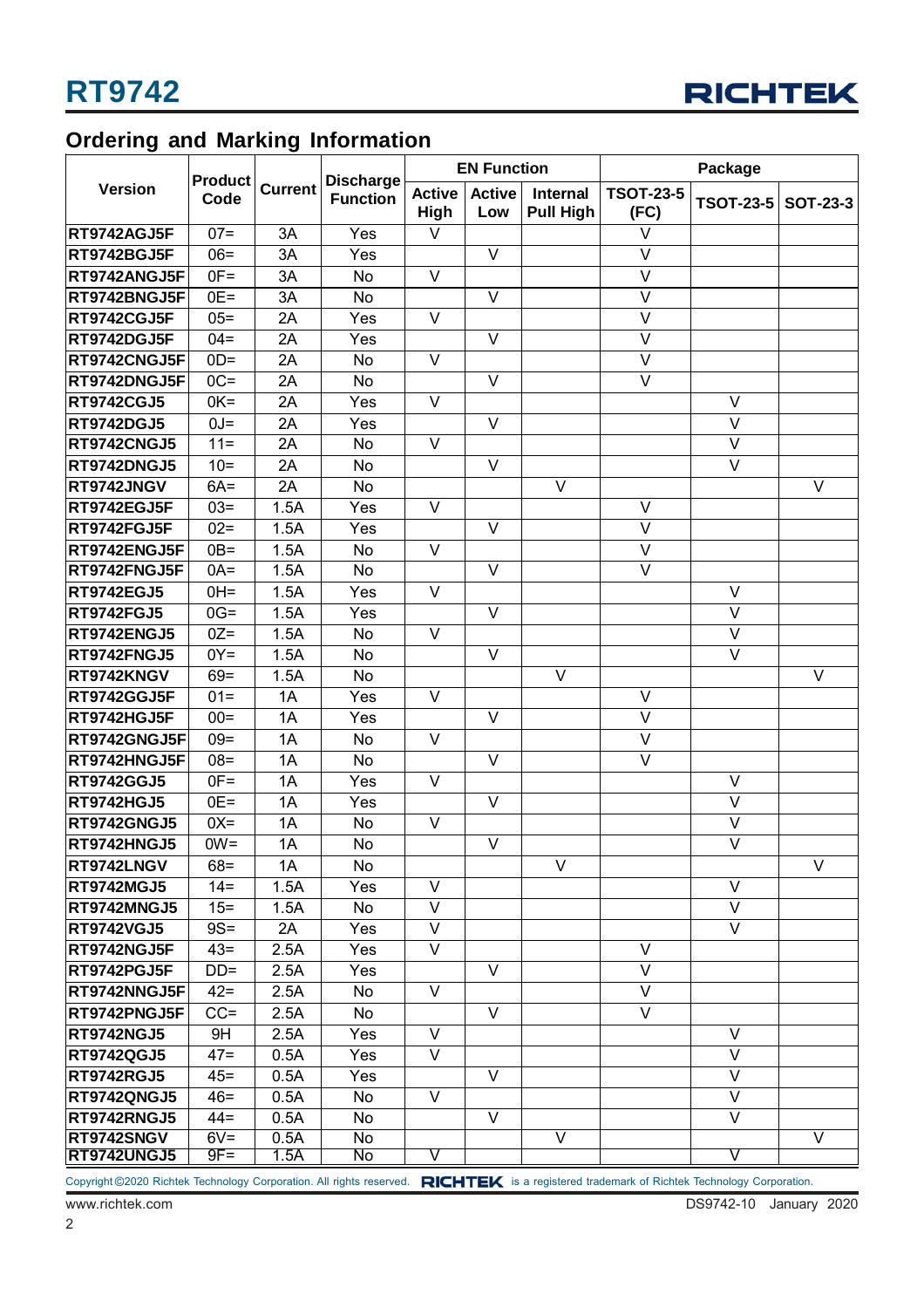Note :

Richtek products are :

- RoHS compliant and compatible with the current requirements of IPC/JEDEC J-STD-020.
- Suitable for use in SnPb or Pb-free soldering processes.

### **Functional Pin Description**

| <b>Pin Name</b>    | <b>Pin Function</b>            |  |  |  |  |  |
|--------------------|--------------------------------|--|--|--|--|--|
| <b>VOUT</b>        | Output voltage.                |  |  |  |  |  |
| <b>GND</b>         | Ground.                        |  |  |  |  |  |
| $\overline{FLG}$   | Fault FLAG output.             |  |  |  |  |  |
| $EN/\overline{EN}$ | Chip enable (Active High/Low). |  |  |  |  |  |
| <b>VIN</b>         | Power input voltage.           |  |  |  |  |  |

### **Functional Block Diagram**

**TSOT-23-5 / TSOT-23-5 (FC) Package**



**SOT-23-3 Package**



DS9742-10 January 2020 www.richtek.com Copyright ©2020 Richtek Technology Corporation. All rights reserved. RICHTEK is a registered trademark of Richtek Technology Corporation.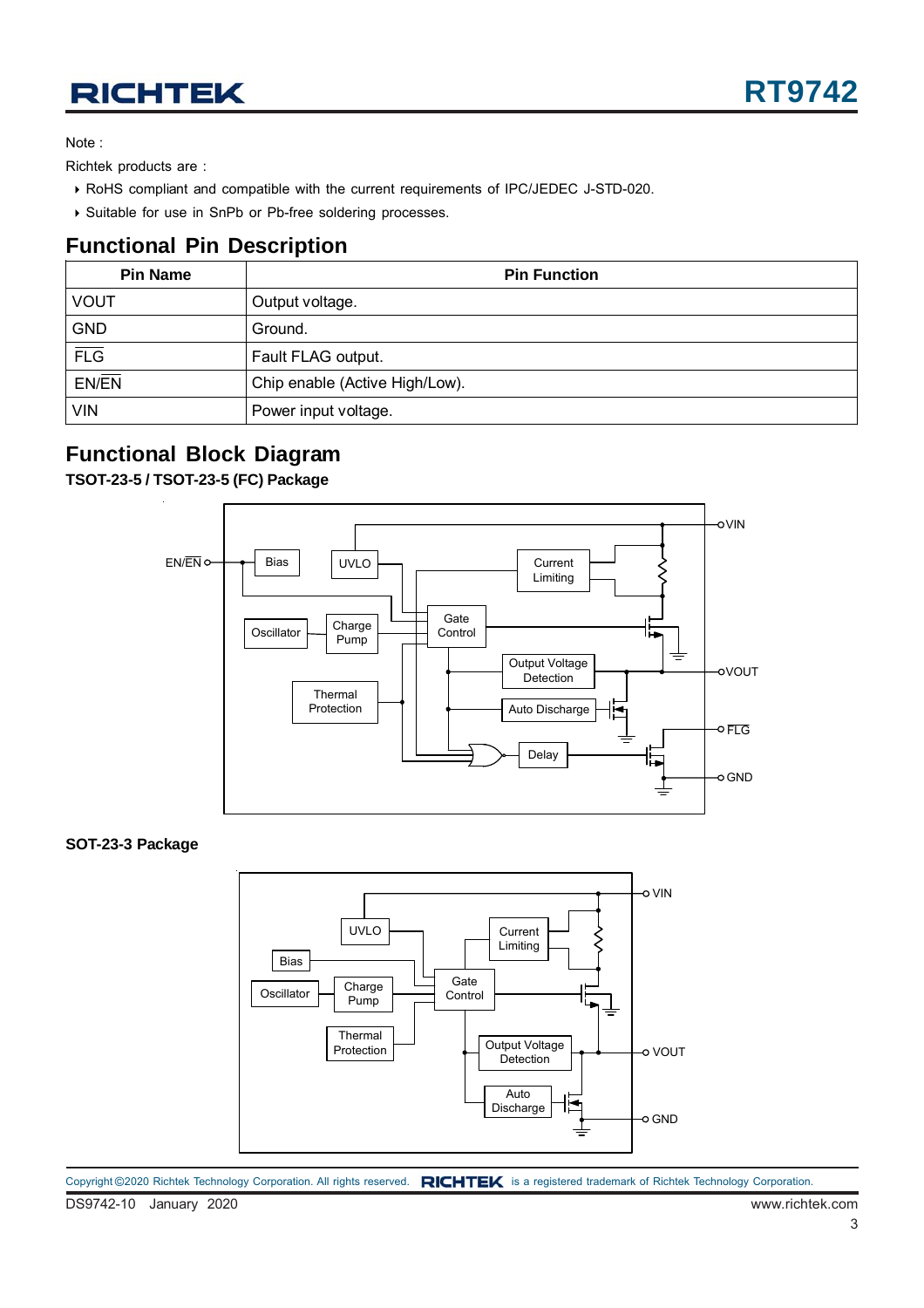#### **TSOT-23-5 Package (For RT9742M/V Only)**



### **Operation**

#### **Charge Pump and Drivers**

An internal charge pump supplies power to the driver circuit and provides the necessary voltage to pull the gate of the MOSFET above the source. The driver controls the gate voltage of the power switch.

#### **Current Limit**

The RT9742 continuously monitors the output current for over-current protection to protect the system power, the power switch, and the load from damage during output short circuit. When an overload or short circuit occurs, the current-sense circuitry sends a control signal to the driver. The driver reduces the gate voltage and drives the power MOSFET into its saturation region, which switches the output into a constant-current mode and holds the current constant until the thermal shutdown occurs or the fault is removed.

#### **Under-Voltage Lockout**

A voltage-sense circuit monitors the input voltage. When the input voltage is above 2.4V, UVLO turns on the MOSFET switch.

#### **Thermal Shutdown**

The RT9742 continuously monitors the operating temperature of the power switch for over-temperature protection. The RT9742 turns off the power switch to prevent the device from damage if the junction temperature rises to approximately 140°C due to over-current or shortcircuit conditions. The pass element turns on again after the junction temperature cools to 120°C.

#### **FLAG**

The RT9742 pulls low the open drain output FLAG after over current or over temperature condition occurring over approximately 10ms.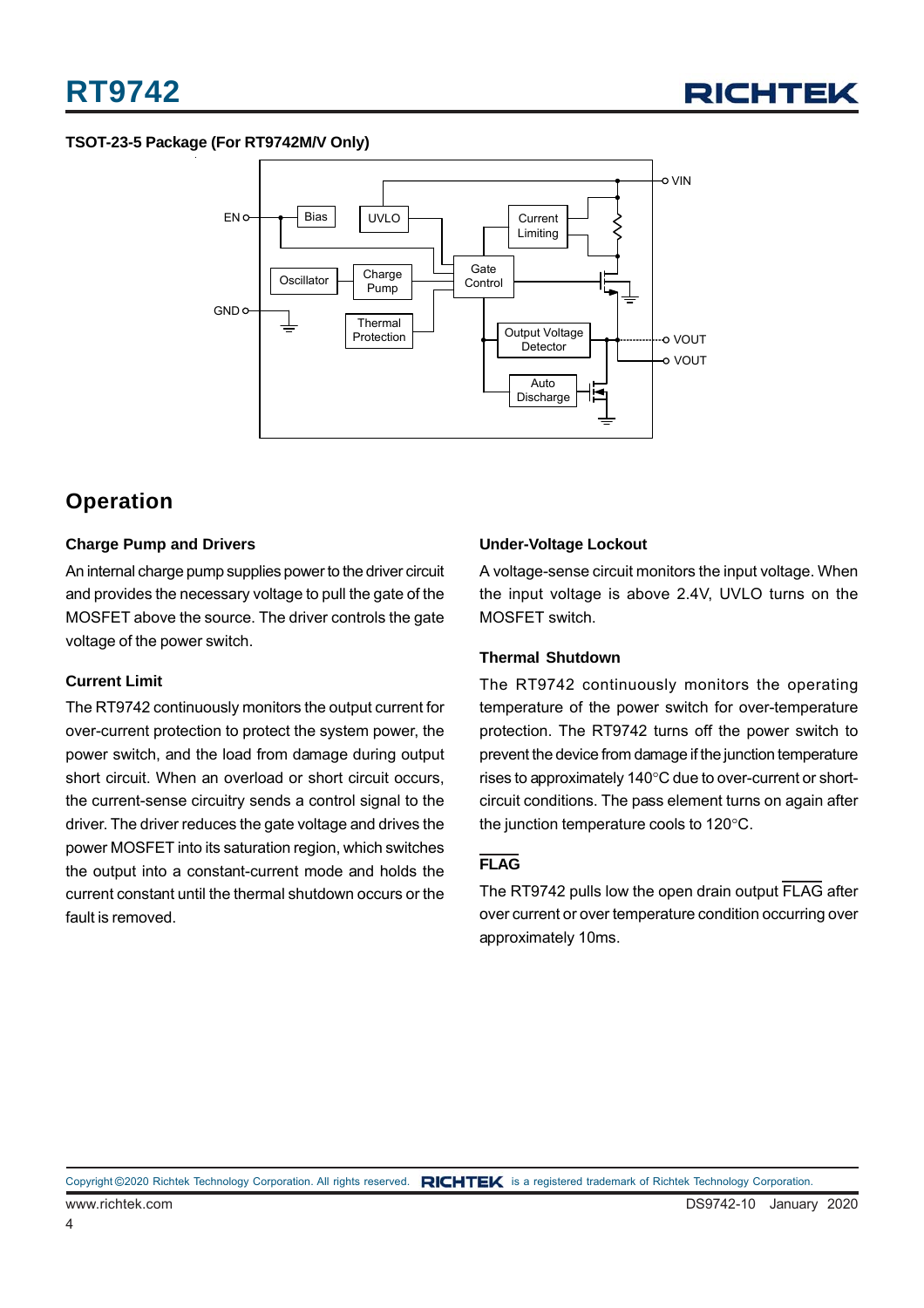### **Absolute Maximum Ratings** (Note 1)

| • Power Dissipation, $P_D @ T_A = 25^{\circ}C$ |  |
|------------------------------------------------|--|
|                                                |  |
|                                                |  |
|                                                |  |
| • Package Thermal Resistance (Note 2)          |  |
|                                                |  |
|                                                |  |
|                                                |  |
|                                                |  |
|                                                |  |
|                                                |  |
| • ESD Susceptibility (Note 3)                  |  |
|                                                |  |

## **Recommended Operating Conditions** (Note 4)

|                                    | --- 2.7V to 6V                      |
|------------------------------------|-------------------------------------|
|                                    |                                     |
|                                    | $-40^{\circ}$ C to 125 $^{\circ}$ C |
| • Ambient Temperature Range ------ | $-40^{\circ}$ C to 85 $^{\circ}$ C  |

### **Electrical Characteristics**

 $(V_{\text{IN}} = 5V, C_{\text{IN}} = 10 \mu F, C_{\text{OUT}} = 0.1 \mu F, T_A = 25^{\circ}C$ , unless otherwise specified)

| <b>Parameter</b>                  |                  | Symbol        | <b>Test Conditions</b>                                                       | Min    | <b>Typ</b> | Max  | <b>Unit</b> |
|-----------------------------------|------------------|---------------|------------------------------------------------------------------------------|--------|------------|------|-------------|
| <b>Input Quiescent Current</b>    |                  | lQ            | Switch on, $V_{\text{OUT}}$ = open                                           |        | 30         | 40   |             |
| Input Shutdown Current            |                  | <b>I</b> SHDN | $V_{IN}$ = 5V, no load on OUT, device<br>OFF, $V_{EN} = 0V$ or $V_{EN} = 5V$ | --     | 0.1        | 1    | μA          |
| Switch On                         | RT9742XXJ5F      |               |                                                                              | --     | 55         |      | $m\Omega$   |
| Resistance                        | RT9742XXJ5/V     | $R_{DS(ON)}$  |                                                                              | $\sim$ | 70         | --   |             |
|                                   | RT9742Q/R/S      | <b>ITRIP</b>  | $V_{IN}$ = 5V, 100A/s                                                        | 0.65   | 0.89       | 1    | A           |
|                                   | RT9742G/H/L      |               |                                                                              | 1.05   | 1.4        | 1.5  |             |
| Over Current                      | RT9742E/F/K/M/U  |               |                                                                              | 1.55   | 2.1        | 2.25 |             |
| <b>Trip Threshold</b><br>(Note 5) | RT9742C/D/J/V    |               |                                                                              | 2.05   | 2.8        | 3    |             |
|                                   | <b>RT9742N/P</b> |               |                                                                              | 2.55   | 3.5        | 3.75 |             |
|                                   | <b>RT9742A/B</b> |               |                                                                              | 3.05   | 4.2        | 4.5  |             |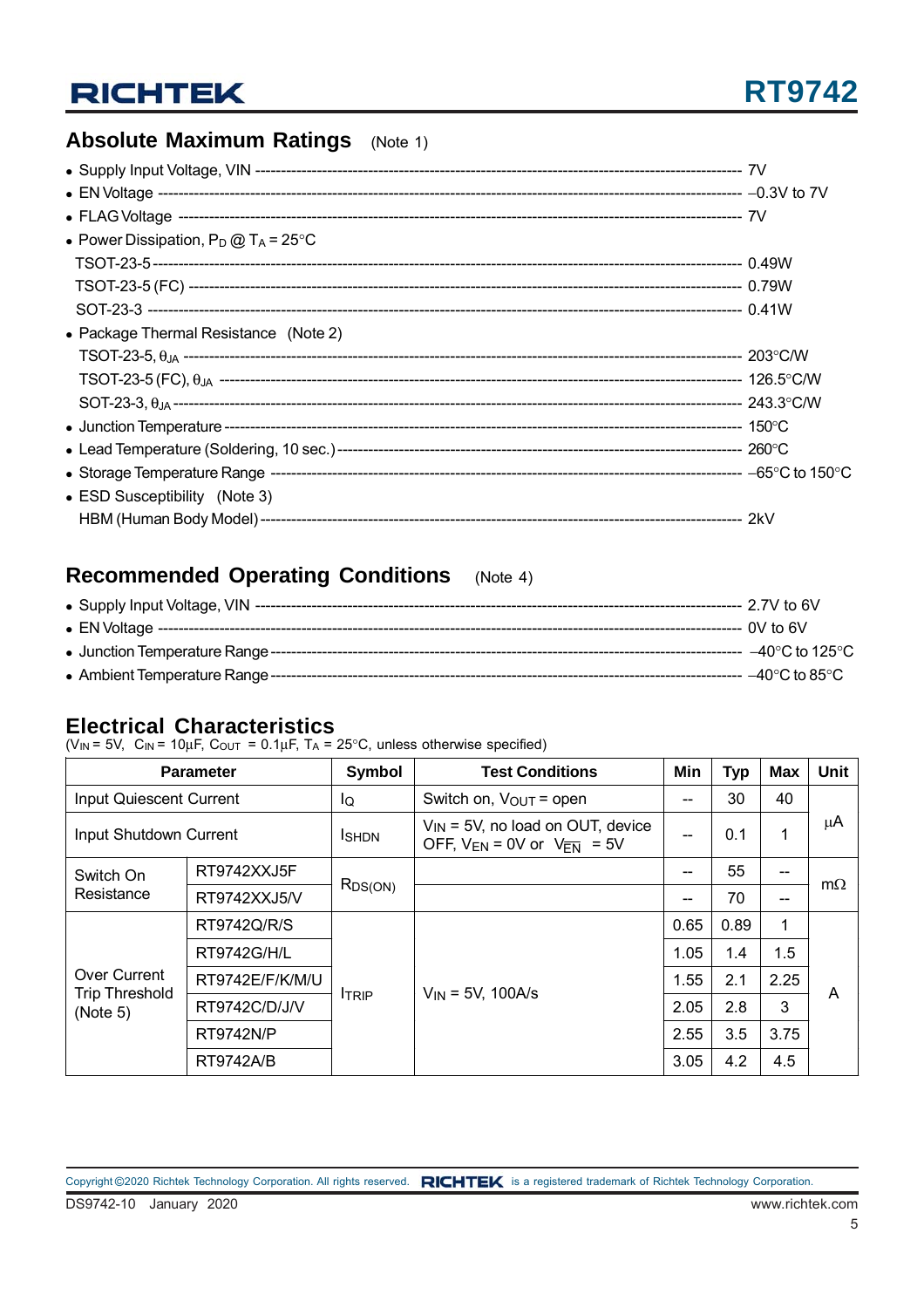## **RT9742**



|                                    | <b>Parameter</b>   | <b>Symbol</b>            | <b>Test Conditions</b>                   | Min                      | <b>Typ</b> | <b>Max</b>                    | <b>Unit</b>  |
|------------------------------------|--------------------|--------------------------|------------------------------------------|--------------------------|------------|-------------------------------|--------------|
|                                    | RT9742Q/R/S        |                          |                                          | 0.6                      | 0.7        | 0.8                           | A            |
|                                    | <b>RT9742G/H/L</b> |                          |                                          | 1                        | 1.1        | 1.2                           |              |
|                                    | RT9742E/F/K/M/U    |                          |                                          | 1.5                      | 1.65       | 1.8                           |              |
| Current<br>Limit                   | RT9742C/D/V        | <b>ILIM</b>              | $V_{OUT}$ = 1V                           | $\overline{2}$           | 2.2        | 2.4                           |              |
|                                    | <b>RT9742N/P</b>   |                          |                                          | 2.5                      | 2.75       | 3                             |              |
|                                    | <b>RT9742A/B</b>   |                          |                                          | 3                        | 3.3        | 3.6                           |              |
|                                    | <b>RT9742J</b>     |                          |                                          | 1.8                      | 2.15       | 2.5                           |              |
| EN/EN Threshold                    | Logic_High Voltage | V <sub>IH</sub>          | $V_{IN}$ = 2.7V to 6V                    | 1.5                      | $-$        | $-$                           | $\vee$       |
|                                    | Logic Low Voltage  | $V_{IL}$                 | $V_{IN}$ = 2.7V to 6V                    |                          | $-$        | 0.75                          |              |
| <b>EN/EN Input Current</b>         |                    | $I_{EN/\overline{EN}}$   | $V_{EN} = 0V$ , $V_{\overline{FN}} = 5V$ | $-0.5$                   | $-$        | 0.5                           | $\mu$ A      |
| Output Leakage Current             |                    | <b>ILEAKAGE</b>          | $V_{EN} = 0V$ , RLOAD = 0 $\Omega$       | $\overline{\phantom{a}}$ | 0.5        | 1                             | μA           |
| Reverse Leakage Current            |                    | <b>IREV</b>              | $V_{OUT} = 5V$ , $V_{IN} = 0V$           | $-$                      |            | $\mathbf 1$                   | $\mu$ A      |
| Reverse Voltage Trip Point         |                    | <b>VREV</b>              | $V_{OUT} - V_{IN}$                       | $\overline{a}$           | 200        | $\overline{a}$                | mV           |
| Output Turn-On Rise Time           |                    | ton_RISE                 | 10% to 90% of Vout rising                | $\overline{\phantom{a}}$ | 1.5        | --                            | ms           |
| Turn-On Time                       |                    | ton                      | From enable to 90% of VOUT               | $\overline{\phantom{a}}$ | 2.1        | $\qquad \qquad \qquad \qquad$ | ms           |
| <b>FLG Output Resistance</b>       |                    | $R_{\overline{FLG}}$     | $I_{SINK} = 1mA$                         | $\overline{a}$           | 10         | $\overline{\phantom{a}}$      | $\Omega$     |
| <b>FLG Off Current</b>             |                    | FLG_OFF                  | $V_{\overline{FI G}} = 5V$               | $\overline{\phantom{a}}$ | 0.01       | $\mathbf{1}$                  | $\mu$ A      |
| FLG Delay Time                     |                    | t <sub>D</sub>           | From fault condition to FLG<br>assertion | $\overline{a}$           | 10         | $\overline{\phantom{a}}$      | ms           |
| Shutdown Auto-Discharge Resistance |                    | RDischarge               | $V_{EN} = 0V$ , $V_{EN} = 5V$            | $\overline{\phantom{a}}$ | 100        | $\qquad \qquad \qquad \qquad$ | $\Omega$     |
| Under-Voltage Lockout              |                    | VUVLO                    | V <sub>IN</sub> rising                   | $\overline{a}$           | $-$        | 2.4                           | $\vee$       |
| <b>Under-Voltage Hysteresis</b>    |                    | <b>AVUVLO</b>            | V <sub>IN</sub> decreasing               | $-$                      | 0.1        | $\overline{\phantom{a}}$      | $\vee$       |
| <b>Thermal Shutdown Protection</b> |                    | T <sub>SD</sub>          | (Note 6)                                 | $\overline{\phantom{a}}$ | 140        | --                            | $^{\circ}C$  |
| Thermal Shutdown Hysteresis        |                    | $\Delta$ T <sub>SD</sub> | (Note 6)                                 | --                       | 20         | --                            | $^{\circ}$ C |

- **Note 1.** Stresses beyond those listed under "Absolute Maximum Ratings" may cause permanent damage to the device. These are stress ratings only, and functional operation of the device at these or any other conditions beyond those indicated in the operational sections of the specifications is not implied. Exposure to absolute maximum rating conditions may affect device reliability.
- **Note 2.**  $\theta_{JA}$  is measured at  $T_A = 25^{\circ}$ C on a high effective thermal conductivity four-layer test board per JEDEC 51-7.
- **Note 3.** Devices are ESD sensitive. Handling precaution is recommended.
- **Note 4.** The device is not guaranteed to function outside its operating conditions.

The thermal shutdown protection will react at high Ambient Temperature or low  $V_{IN}$  due to R<sub>DS(ON)</sub> variation. Please refer to Application Information and Typical Operating Characteristics.

**Note 5.** For a specific sample, Current Trip Threshold (I<sub>TRIP</sub>) is always higher than Current Limit Threshold (I<sub>LIM</sub>). **Note 6.** Guarantee by design.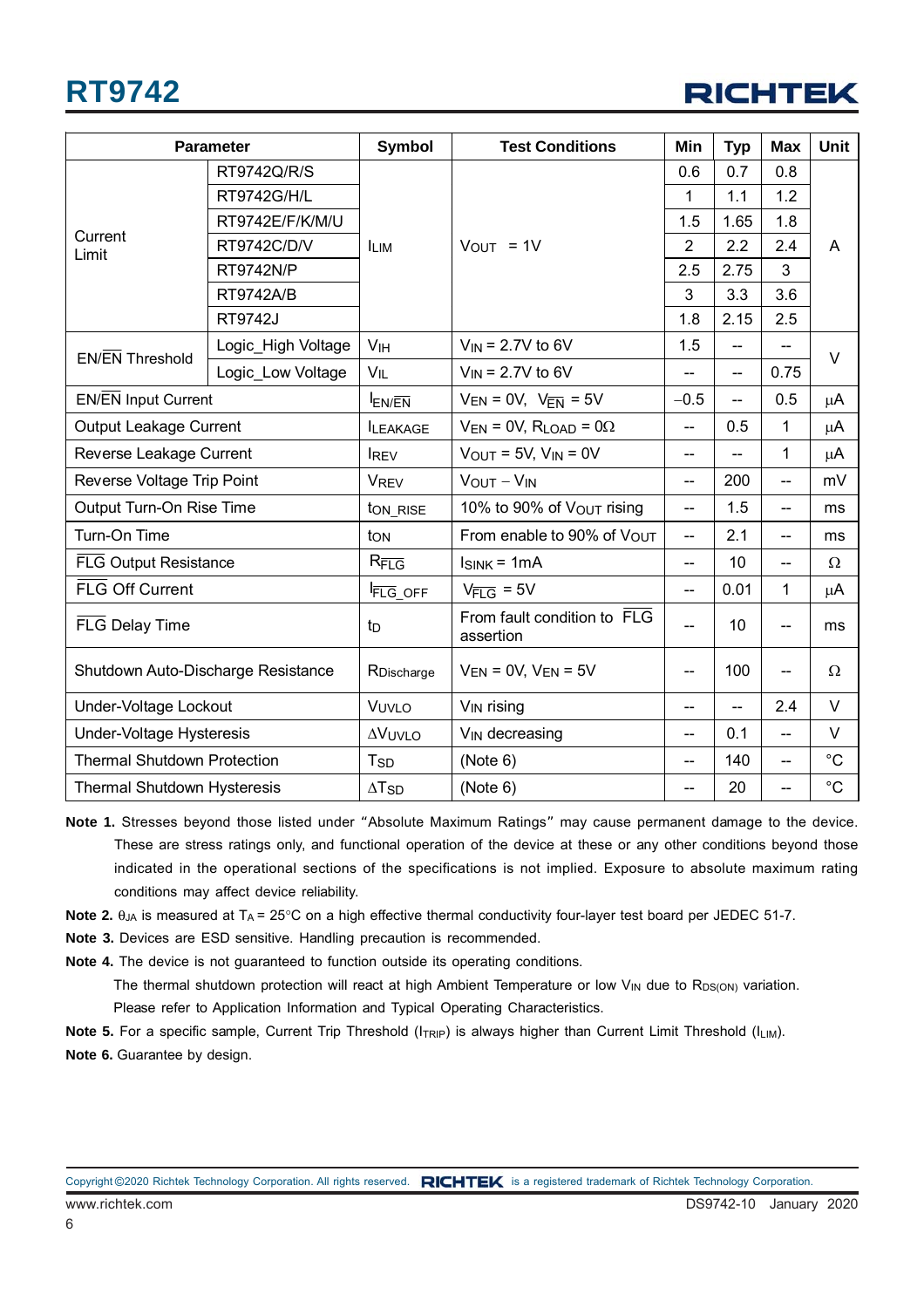## **Typical Application Circuit**

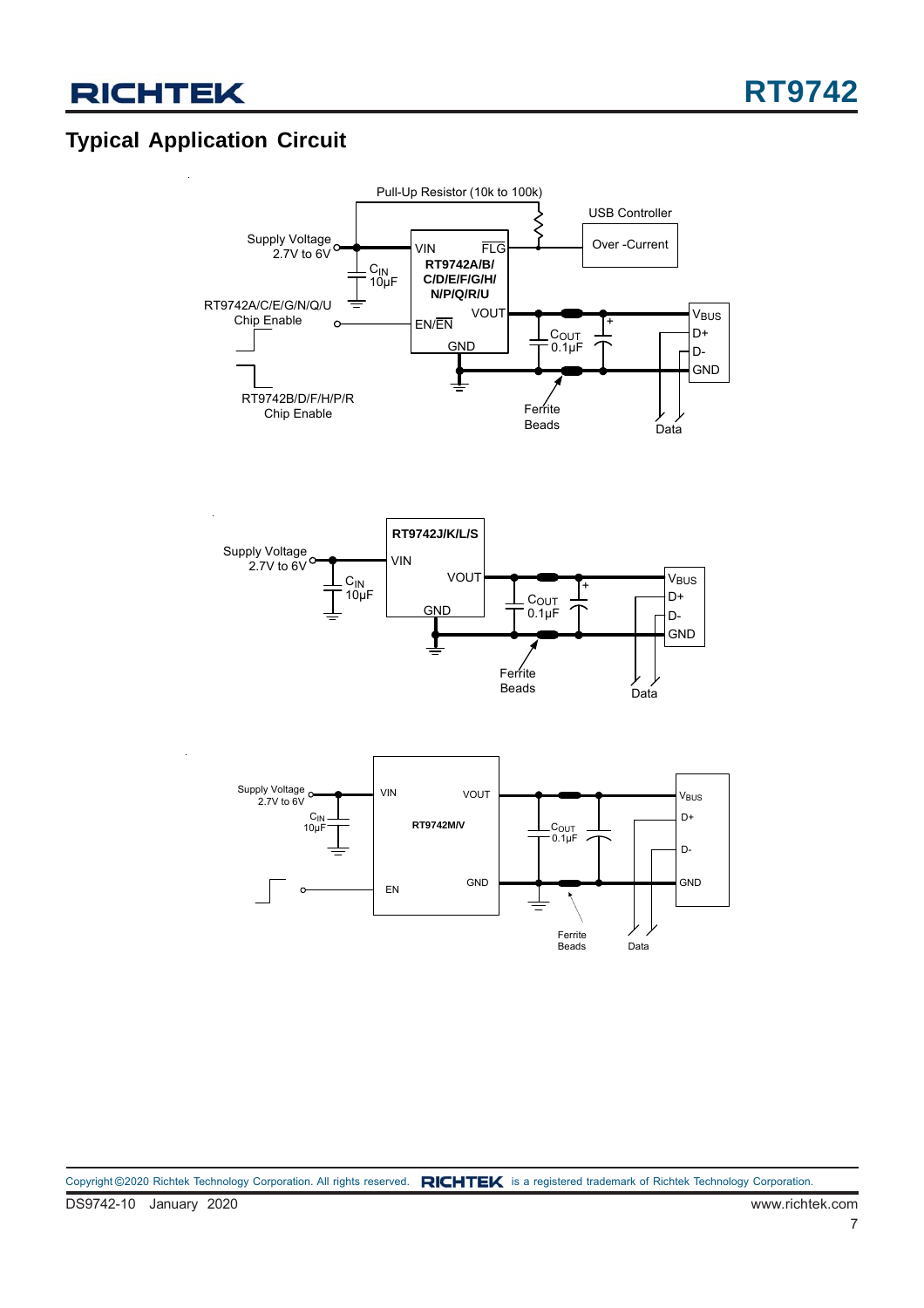



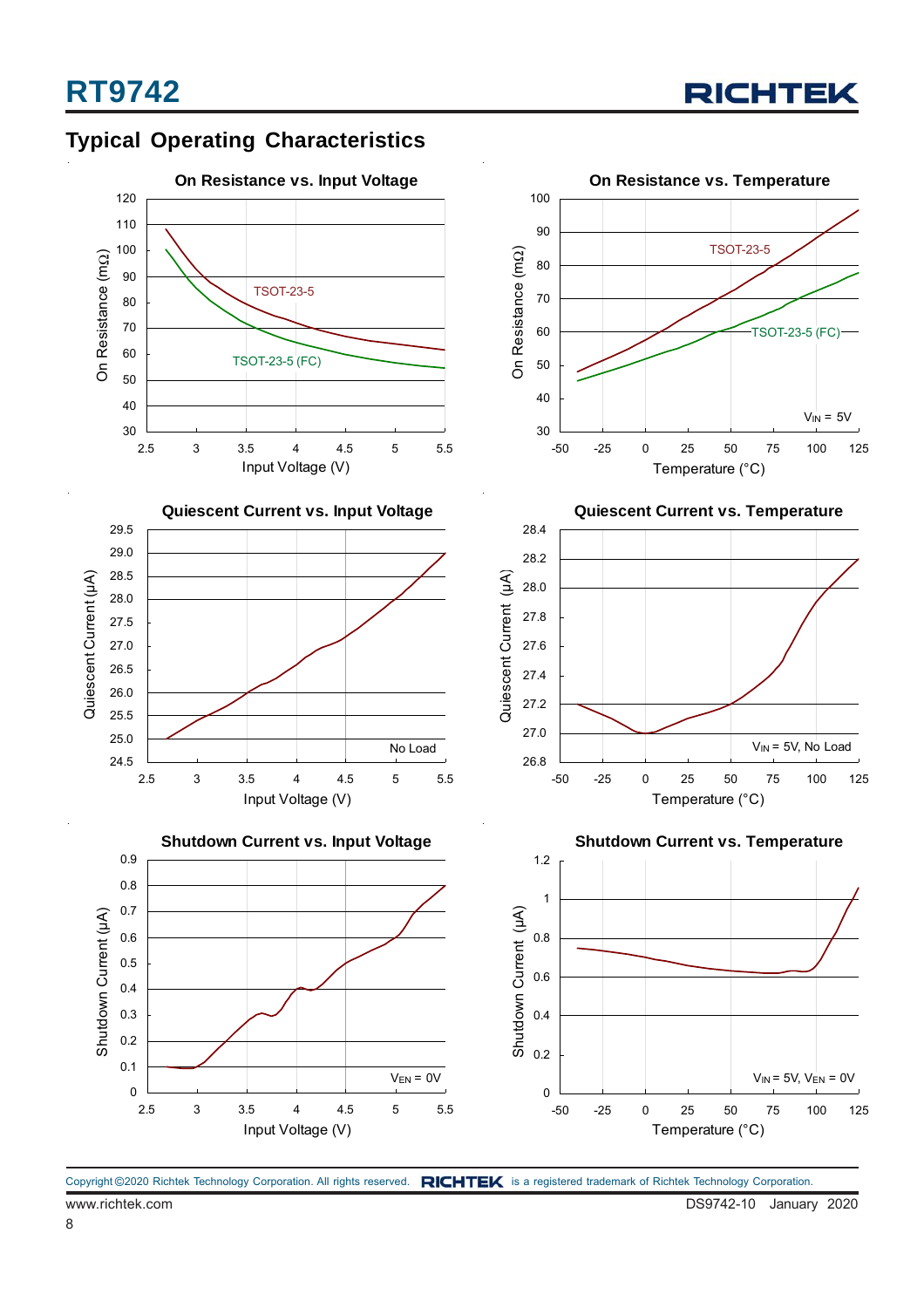

Copyright ©2020 Richtek Technology Corporation. All rights reserved. RICHTEK is a registered trademark of Richtek Technology Corporation.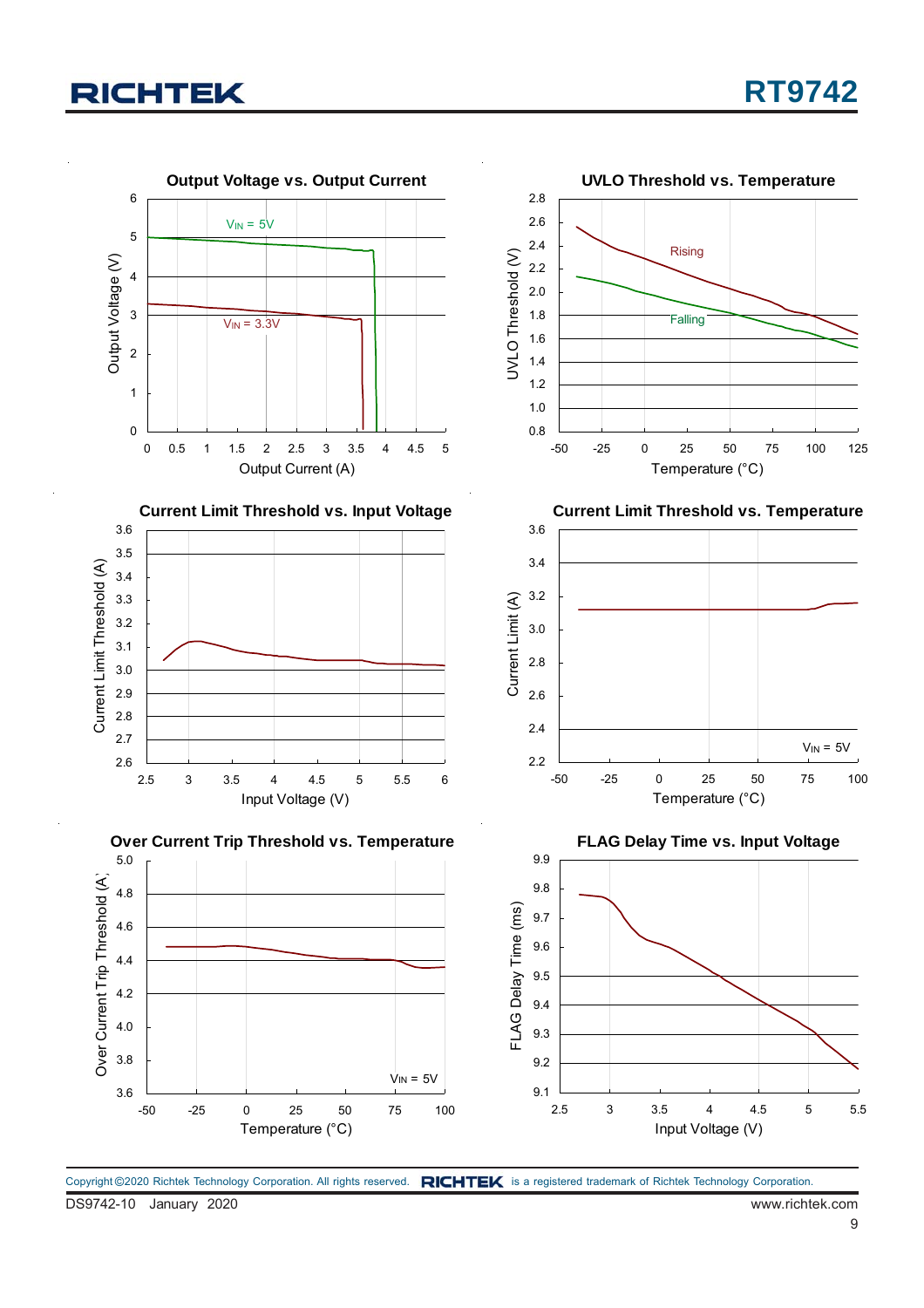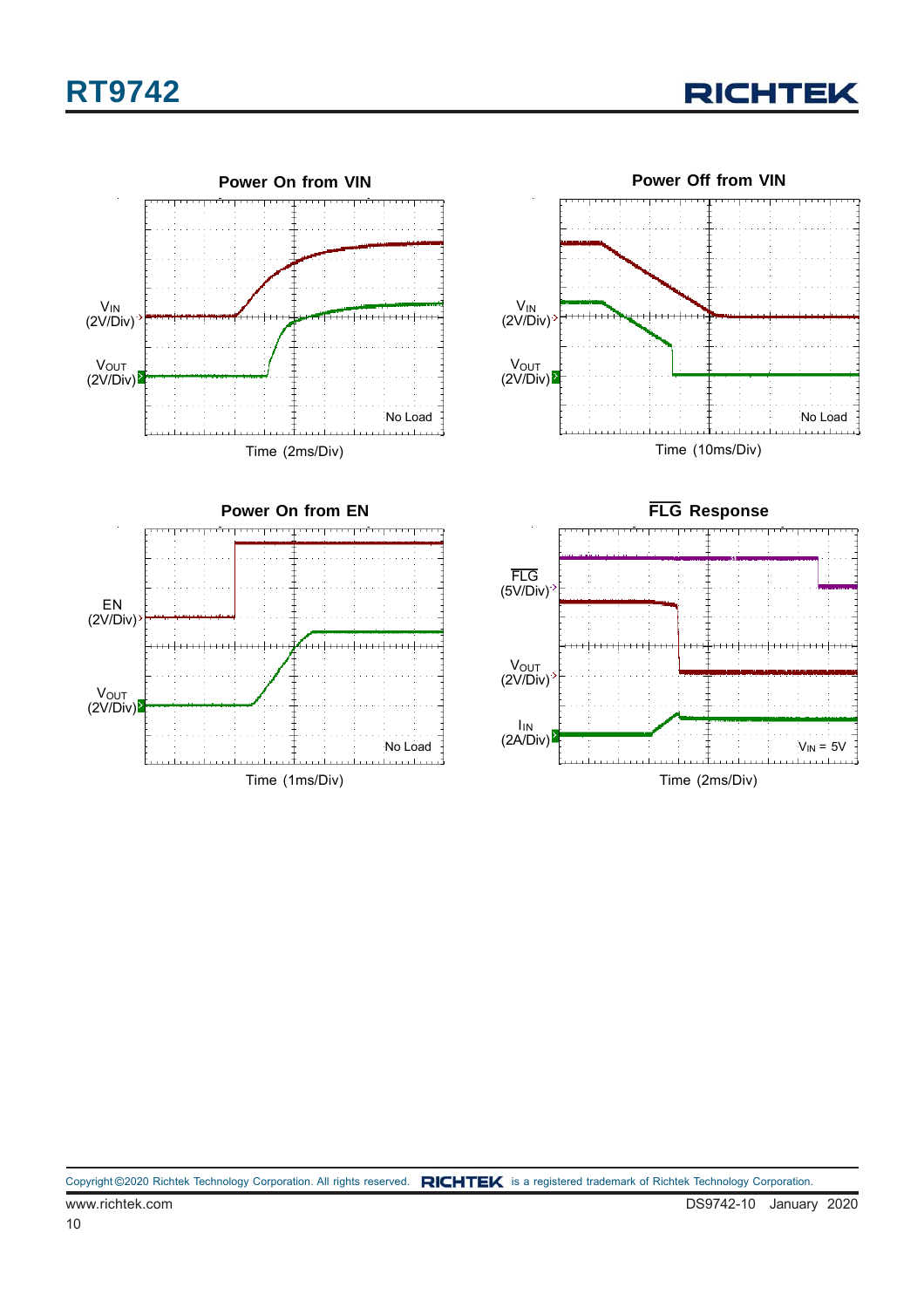The RT9742 is a single N-MOSFET high-side power switch with enable input, optimized for self-powered and buspowered Universal Serial Bus (USB) applications. The RT9742 is equipped with a charge pump circuitry to drive the internal N-MOSFET switch; the switch's low  $R_{DS(ON)}$ , 70mΩ/55mΩ, meets USB voltage drop requirements; and a flag output is available to indicate fault conditions to the local USB controller.

#### **Input and Output**

 $V_{IN}$  (input) is the power source connection to the internal circuitry and the drain of the MOSFET.  $V_{OUT}$  (output) is the source of the MOSFET. In a typical application, current flows through the switch from VIN to  $V_{\text{OUT}}$  toward the load. If V<sub>OUT</sub> is greater than VIN, current will flow from V<sub>OUT</sub> to VIN since the MOSFET is bidirectional when on.

Unlike a normal MOSFET, there is no parasitic body diode between drain and source of the MOSFET, the RT9742 prevents reverse current flow if  $V_{\text{OUT}}$  is externally forced to a higher voltage than VIN when the chip is disabled.



#### **Chip Enable Input**

The switch will be disabled when the EN/EN pin is in a logic low/high condition. During this condition, the internal circuitry and MOSFET will be turned off. Floating the EN/EN may cause unpredictable operation. EN should not be allowed to go negative with respect to GND. The EN/EN pin may be directly tied to  $V_{\text{IN}}$  (GND) to keep the part on.

#### **Reverse Voltage Protection**

When the output voltage exceeds than input voltage by reverse voltage trip point ( $V_{REV}$ ), the reverse voltage protection circuitry will turn off MOSFET to protect the input power supply. The MOSFET will turn on again when output voltage return to the same level with input voltage.

#### **Soft-Start for Hot Plug-In Applications**

In order to eliminate the upstream voltage droop caused by the large inrush current during hot-plug events, the "soft-start" feature effectively isolates the power source from extremely large capacitive loads, satisfying the USB voltage droop requirements.

#### **Fault Flag**

The RT9742 series provides a FLG signal pin which is an N-Channel open drain MOSFET output. This open drain output goes low when current limit or the die temperature exceeds 140°C approximately. The FLG output is capable of sinking a 10mA load to typically 200mV above ground. The FLG pin requires a pull-up resistor, this resistor should be large in value to reduce energy drain. A 100k $\Omega$  pull-up resistor works well for most applications. In the case of an over-current condition, FLG will be asserted only after the flag response delay time,  $t_D$ , has elapsed. This ensures that FLG is asserted only upon valid over-current conditions and that erroneous error reporting is eliminated.

For example, false over-current conditions may occur during hot-plug events when extremely large capacitive loads are connected and causes a high transient inrush current that exceeds the current limit threshold. The FLG response delay time  $t<sub>D</sub>$  is typically 10ms.

#### **Under-Voltage Lockout**

Under-voltage lockout (UVLO) prevents the MOSFET switch from turning on until input the voltage exceeds 2.4V. If input voltage drops below than UVLO threshold, UVLO turns off the MOSFET switch. Under-voltage detection functions only when the switch is enabled.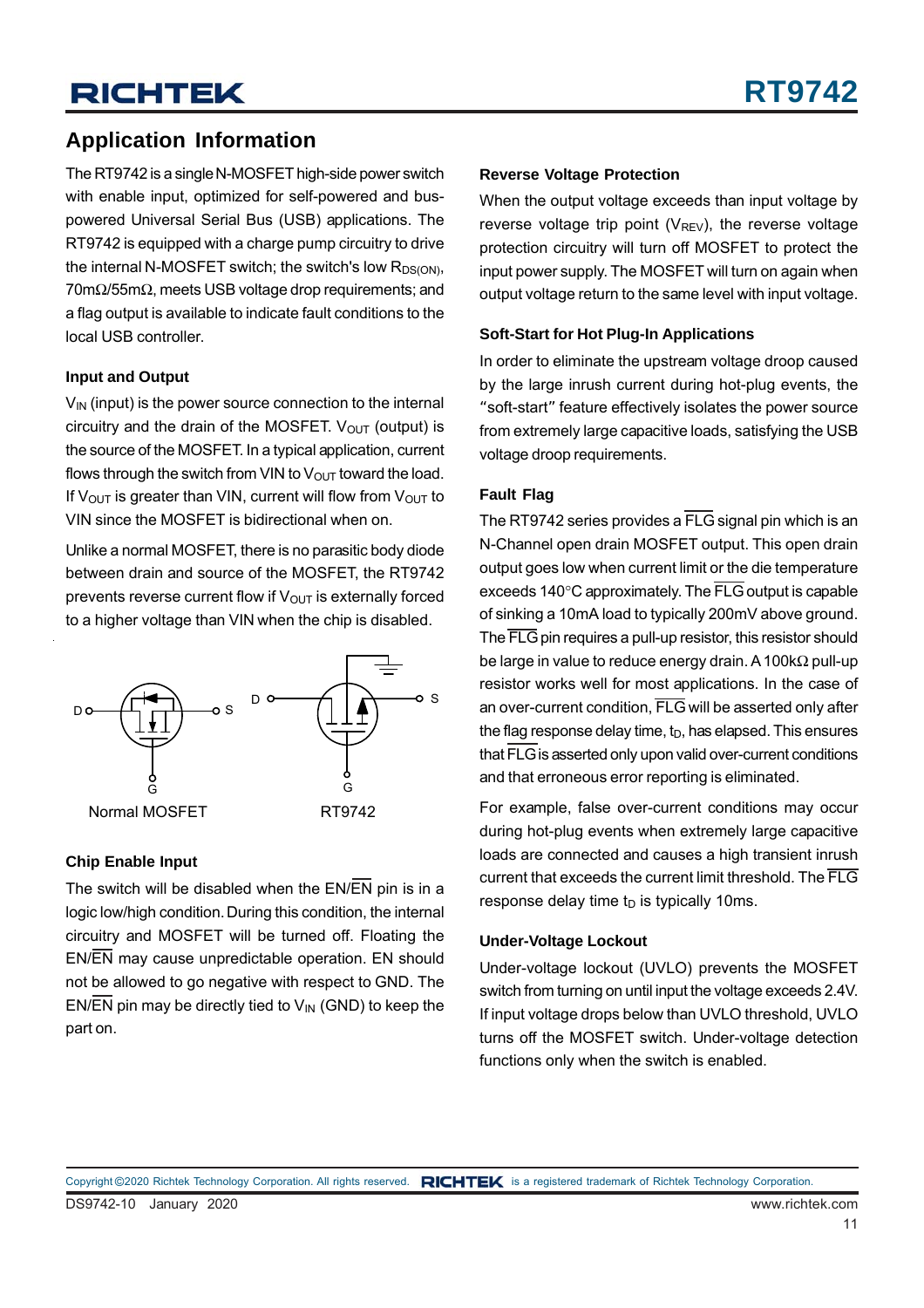#### **Current Limiting and Short-Circuit Protection**

The current limit circuitry prevents damage to the MOSFET switch and the hub downstream port but can deliver load current up to the current limit threshold. When a heavy load or short circuit is applied to an enabled switch, a large transient current may flow until the current limit circuitry responds. Once this current limit threshold is exceeded, the device enters constant current mode until the thermal shutdown occurs or the fault is removed.

#### **Thermal Shutdown**

Thermal protection limits the power dissipation in the RT9742. When the operation junction temperature exceeds 140°C, the OTP circuit starts the thermal shutdown function and turns the pass element off. The pass element turn on again after the junction temperature cools to 120°C.

#### **Power Dissipation**

The junction temperature of the RT9742 series depend on several factors such as the load, PCB layout, ambient temperature and package type. The output pin of the RT9742 can deliver the current of up to the current limit threshold over the full operating junction temperature range. However, the maximum output current must be derated at higher ambient temperature to ensure the junction temperature does not exceed 125°C. With all possible conditions, the junction temperature must be within the range specified under operating conditions. Power dissipation can be calculated based on the output current and the  $R_{DS(ON)}$  of the switch as below.

#### $P_D = R_{DS(ON)} x 1_{OUT}^2$

Although the devices are rated for 3A, 2.5A, 2A, 1.5A, 1A and 0.5A , of output current, but the application may limit the amount of output current based on the total power dissipation and the ambient temperature. The final operating junction temperature for any set of conditions can be estimated by the following thermal equation :

#### $P_{D (MAX)} = (T_{J (MAX)} - T_A) / \theta_{JA}$

Where  $T_{J (MAX)}$  is the maximum junction temperature of the die (125 $\degree$ C) and T<sub>A</sub> is the maximum ambient temperature.

The junction to ambient thermal resistance  $(\theta_{JA})$  for TSOT-23-5 package at recommended minimum footprint is 203 $\degree$ C/W ( $\theta_{JA}$  is layout dependent).

#### **Universal Serial Bus (USB) & Power Distribution**

The goal of USB is to enable device from different vendors to interoperate in an open architecture. USB features include ease of use for the end user, a wide range of workloads and applications, robustness, synergy with the PC industry, and low-cost implementation. Benefits include self-identifying peripherals, dynamically attachable and reconfigurable peripherals, multiple connections (support for concurrent operation of many devices), support for as many as 127 physical devices, and compatibility with PC Plug-and-Play architecture.

The Universal Serial Bus connects USB devices with a USB host: each USB system has one USB host. USB devices are classified either as hubs, which provide additional attachment points to the USB, or as functions, which provide capabilities to the system (for example, a digital joystick). Hub devices are then classified as either Bus-Power Hubs or Self-Powered Hubs.

A Bus-Powered Hub draws all of the power to any internal functions and downstream ports from the USB connector power pins. The hub may draw up to 500mA from the upstream device. External ports in a Bus-Powered Hub can supply up to 100mA per port, with a maximum of four external ports.

Self-Powered Hub power for the internal functions and downstream ports does not come from the USB, although the USB interface may draw up to 100mA from its upstream connect, to allow the interface to function when the remainder of the hub is powered down. The hub must be able to supply up to 500mA on all of its external downstream ports. Please refer to Universal Serial Specification Revision 2.0 for more details on designing compliant USB hub and host systems.

Over-Current protection devices such as fuses and PTC resistors (also called polyfuse or polyswitch) have slow trip times, high on-resistance, and lack the necessary circuitry for USB-required fault reporting.

The faster trip time of the RT9742 power distribution allows designers to design hubs that can operate through faults.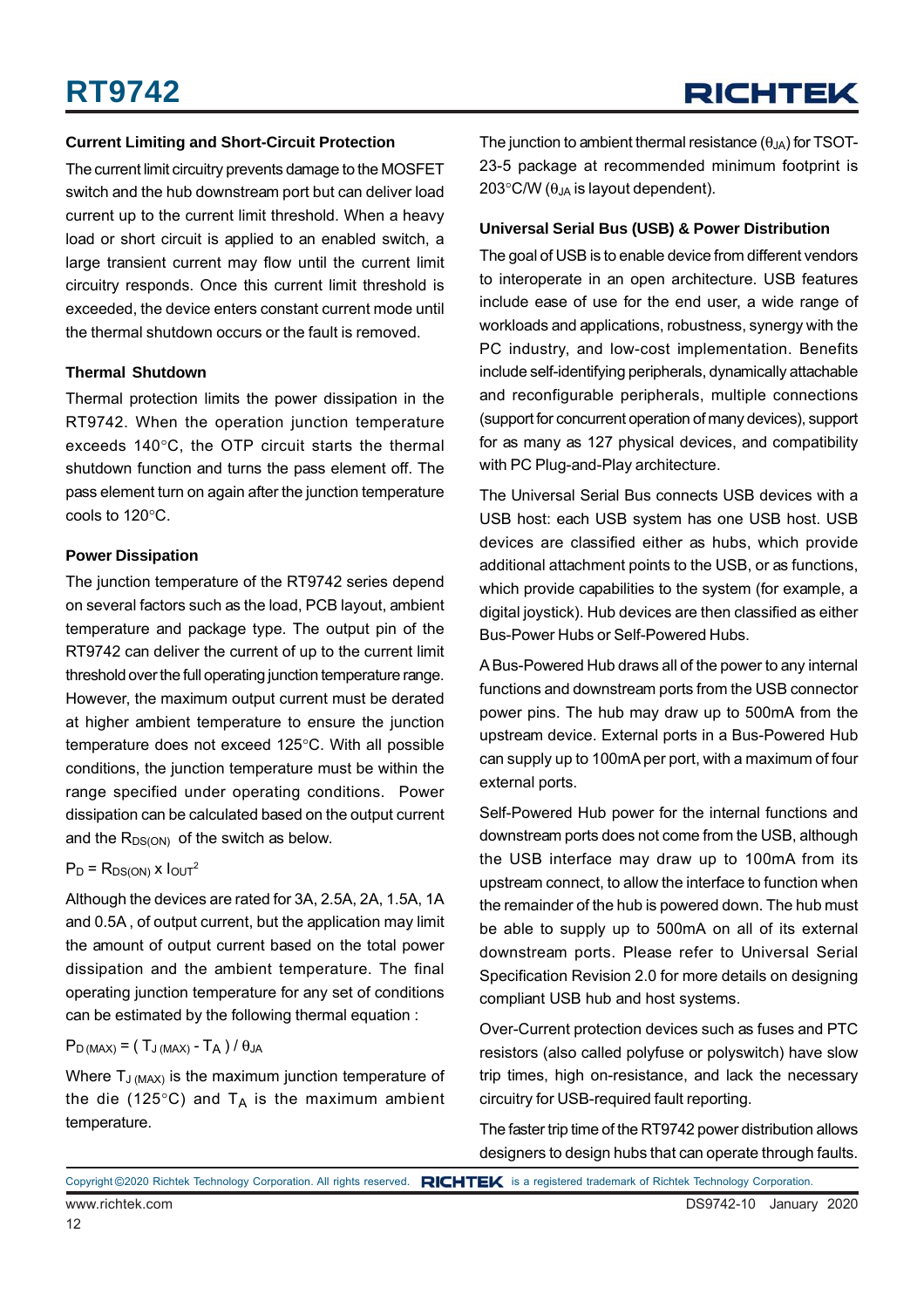The RT9742 provides low on-resistance and internal faultreporting circuitry to meet voltage regulation and fault notification requirements.

Because the devices are also power switches, the designer of self-powered hubs has the flexibility to turn off power to output ports. Unlike a normal MOSFET, the devices have controlled rise and fall times to provide the needed inrush current limiting required for the bus-powered hub power switch.

#### **Supply Filter/Bypass Capacitor**

A 10 $\mu$ F low-ESR ceramic capacitor from  $V_{\text{IN}}$  to GND, located at the device is strongly recommended to prevent the input voltage drooping during hot-plug events. However, higher capacitor values will further reduce the voltage droop on the input. Furthermore, without the bypass capacitor, an output short may cause sufficient ringing on the input (from source lead inductance) to destroy the internal control circuitry. The input transient must not exceed 7V of the absolute maximum supply voltage even for a short duration.

#### **Output Filter Capacitor**

The output capacitance should be optimized for the different applications. For the USB application, the minimum output capacitance between VOUT and GND has been determining. Each downstream facing port is required at least  $120\mu$ F to meet the minimum drop voltage of  $V_{\text{BUS}}$ (330mV). However, the maximum output capacitance is also constrained from the applications. The first is larger output capacitance causes higher inrush current during turn on period. Based on the acceptable inrush current and VOUT rising time, the maximum output capacitor is obtained. Second, the VIN spike is also considered as VOUT short-circuit occurring. Greater output capacitance induces greater VIN spike. Thus, the recommend output capacitance is defined from 120μF to 330μF.

For the general application, bypassing the output with a 0.01μF to 0.1μF ceramic capacitor improves the immunity of the device to short-circuit transients.





DS9742-10 January 2020 www.richtek.com Copyright ©2020 Richtek Technology Corporation. All rights reserved. RICHTEK is a registered trademark of Richtek Technology Corporation.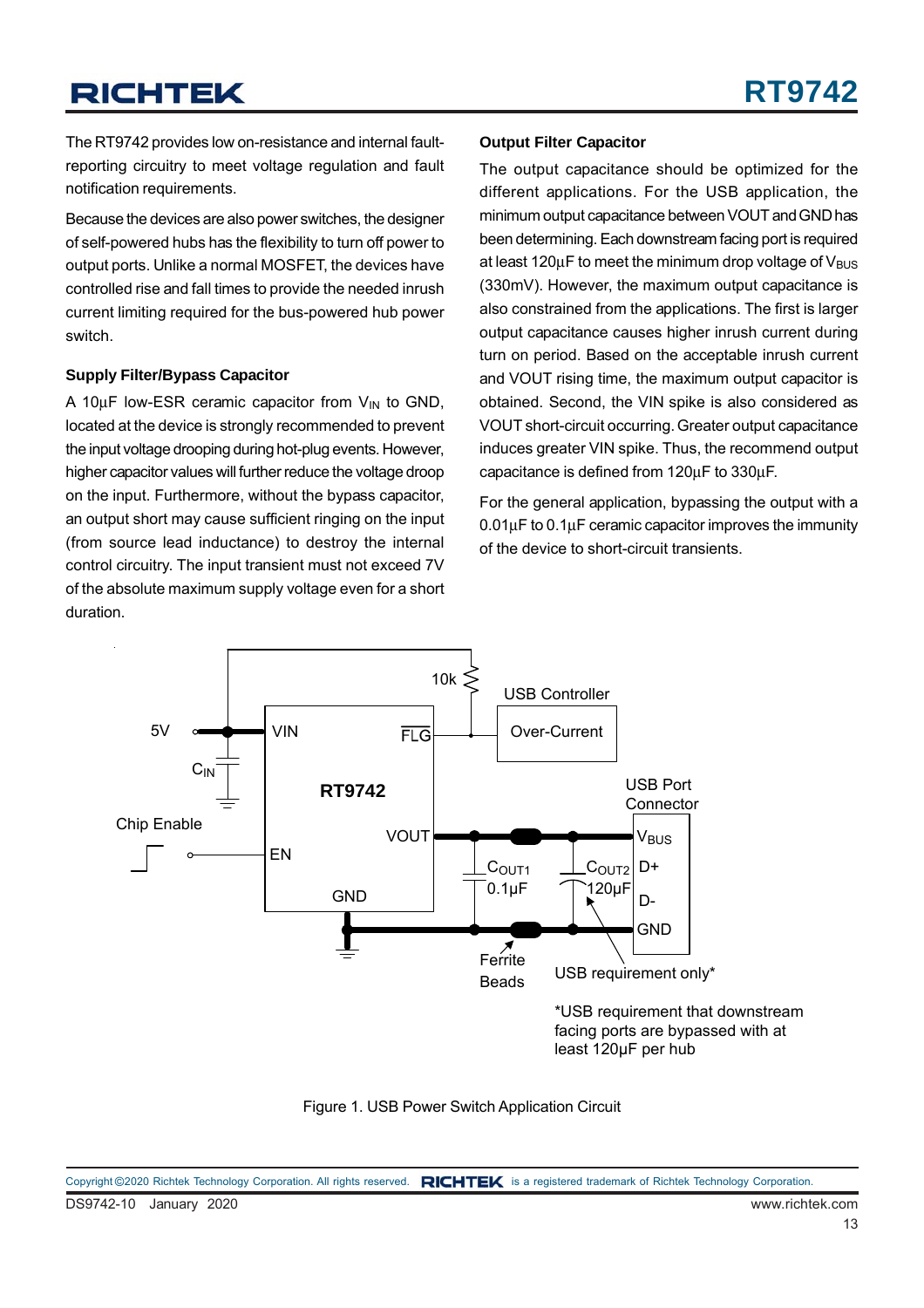#### **Voltage Drop**

The USB specification states a minimum port-output voltage in two locations on the bus, 4.75V out of a Self-Powered Hub port and 4.40V out of a Bus-Powered Hub port. As with the Self-Powered Hub, all resistive voltage drops for the Bus-Powered Hub must be accounted for to guarantee voltage regulation (see Figure 7-47 of Universal Serial Specification Revision 2.0).

The following calculation determines  $V_{\text{OUT}}(M)$  for multiple ports (N<sub>PORTS</sub>) ganged together through one switch (if using one switch per port,  $N_{PORTS}$  is equal to 1):

 $V_{OUT (MIN)} = 4.75V - [I<sub>1</sub> x (4 \times R<sub>CONN</sub> + 2 \times R<sub>CABLE</sub>)] -$ 

 $(0.1A \times N_{PORTS} \times R_{SWITCH}) - V_{PCB}$ 

**Where** 

 $R_{\text{CONN}}$  = Resistance of connector contacts

(two contacts per connector)

 $R_{\text{CABLE}}$  = Resistance of upstream cable wires

(one 5V and one GND)

 $R_{SWITCH}$  = Resistance of power switch

 $V_{PCB}$  = PCB voltage drop

The USB specification defines the maximum resistance per contact ( $R_{\text{CONN}}$ ) of the USB connector to be 30m $\Omega$ and the drop across the PCB and switch to be 100mV. This basically leaves two variables in the equation: the resistance of the switch and the resistance of the cable. If the hub consumes the maximum current  $(I<sub>1</sub>)$  of 500mA, the maximum resistance of the cable is  $90 \text{m}\Omega$ .

The resistance of the switch is defined as follows :

 $R_{SWITCH}$  = { 4.75V – 4.4V – [ 0.5A x ( 4 x 30m $\Omega$  + 2 x

 $90 \text{m}\Omega$ ) ] – V<sub>PCB</sub> }  $\div$  (0.1A x N<sub>PORTS</sub>)

 $= (200 \text{mV} - V_{PCB}) \div (0.1 \text{A} \times N_{PORTS})$ 

If the voltage drop across the PCB is limited to 100mV, the maximum resistance for the switch is 250mΩ for four ports ganged together. The RT9742, with its maximum 100mΩ on-resistance over temperature, can fit the demand of this requirement.

#### **Thermal Considerations**

For continuous operation, do not exceed absolute maximum junction temperature. The maximum power dissipation depends on the thermal resistance of the IC package, PCB layout, rate of surrounding airflow, and difference between junction and ambient temperature. The maximum power dissipation can be calculated by the following formula :

 $P_{D(MAX)} = (T_{J(MAX)} - T_A)/\theta_{JA}$ 

where  $T_{J(MAX)}$  is the maximum junction temperature,  $T_{A}$  is the ambient temperature, and  $\theta_{JA}$  is the junction to ambient thermal resistance.

For recommended operating condition specifications, the maximum junction temperature is 125°C. The junction to ambient thermal resistance,  $\theta_{\text{JA}}$ , is layout dependent. For SOT-23-3 package, the thermal resistance,  $\theta_{JA}$ , is 243.3°C/W on a standard JEDEC 51-7 four-layer thermal test board. For TSOT-23-5 package, the thermal resistance,  $\theta_{JA}$ , is 203°C/W on a standard JEDEC 51-7 four-layer thermal test board. For TSOT-23-5 (FC) package, the thermal resistance,  $θ_{JA}$ , is 126.5°C/W on a standard JEDEC 51-7 four-layer thermal test board. The maximum power dissipation at  $T_A = 25^{\circ}$ C can be calculated by the following formula :

 $P_{D(MAX)}$  = (125°C – 25°C) / (243.3°C/W) = 0.41W for SOT-23-3 package

 $P_{D(MAX)}$  = (125°C − 25°C) / (203°C/W) = 0.49W for TSOT-23-5 package

 $P_{D(MAX)} = (125^{\circ}C - 25^{\circ}C) / (126.5^{\circ}C/W) = 0.79W$  for TSOT-23-5 (FC) package

The maximum power dissipation depends on the operating ambient temperature for fixed  $T_{J(MAX)}$  and thermal resistance,  $\theta_{JA}$ . The derating curve in Figure 2 allows the designer to see the effect of rising ambient temperature on the maximum power dissipation.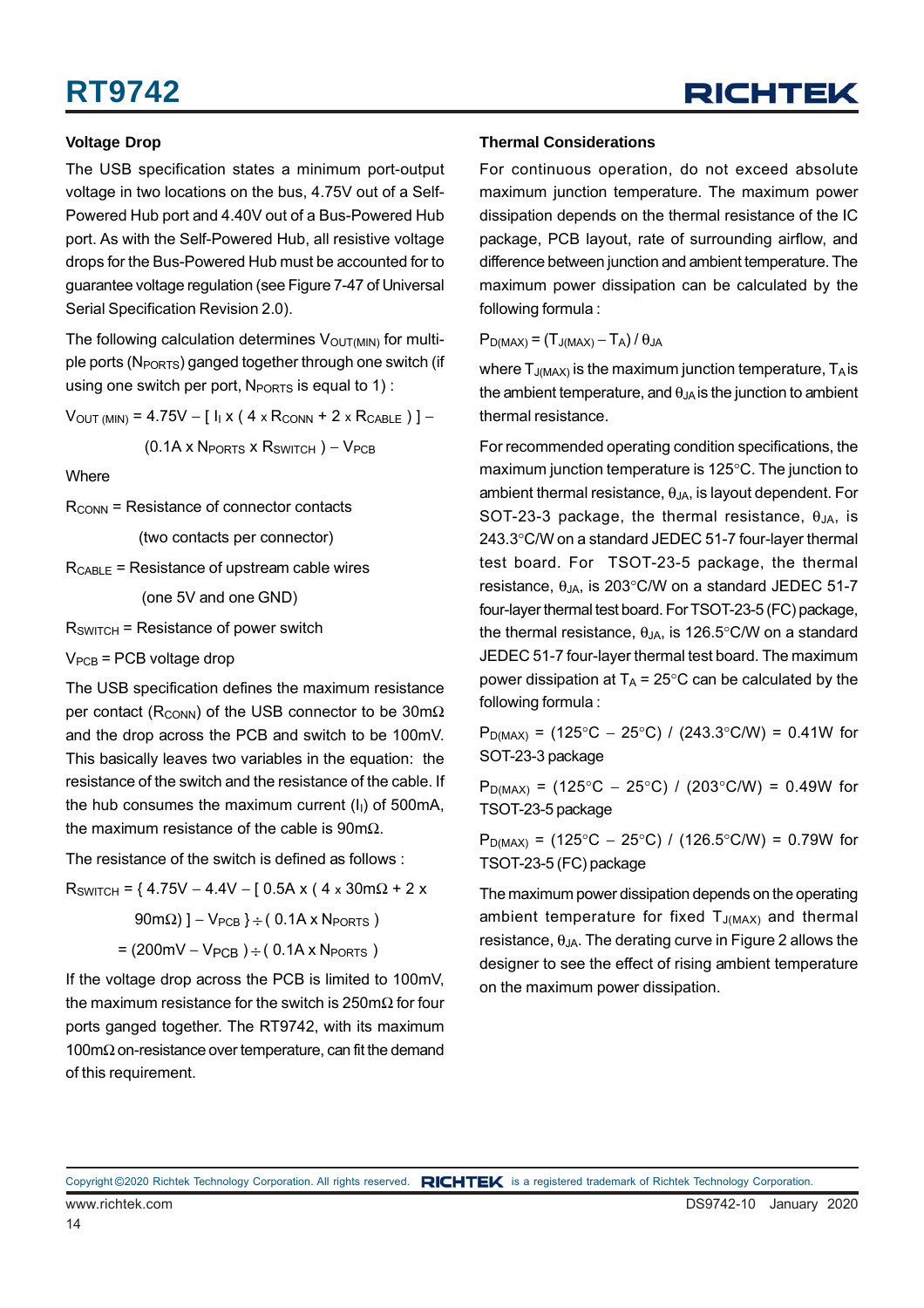

Ambient Temperature (°C)

Figure 2. Derating Curve of Maximum Power Dissipation

#### **Layout Consideration**

In order to meet the voltage drop, droop, and EMI requirements, careful PCB layout is necessary. The following guidelines must be followed :

- Locate the ceramic bypass capacitors as close as possible to the VIN pins of the RT9742.
- ▶ Place a ground plane under all circuitry to lower both resistance and inductance and improve DC and transient performance (Use a separate ground and power plans if possible).
- $\triangleright$  Keep all V<sub>BUS</sub> traces as short as possible and use at least 50-mil, 2 ounce copper for all  $V_{\text{BUS}}$  traces.
- Avoid vias as much as possible. If vias are necessary, make them as large as feasible.
- ▶ Place cuts in the ground plane between ports to help reduce the coupling of transients between ports.
- Locate the output capacitor and ferrite beads as close to the USB connectors as possible to lower impedance (mainly inductance) between the port and the capacitor and improve transient load performance.
- Locate the RT9742 as close as possible to the output port to limit switching noise.

**RT9742**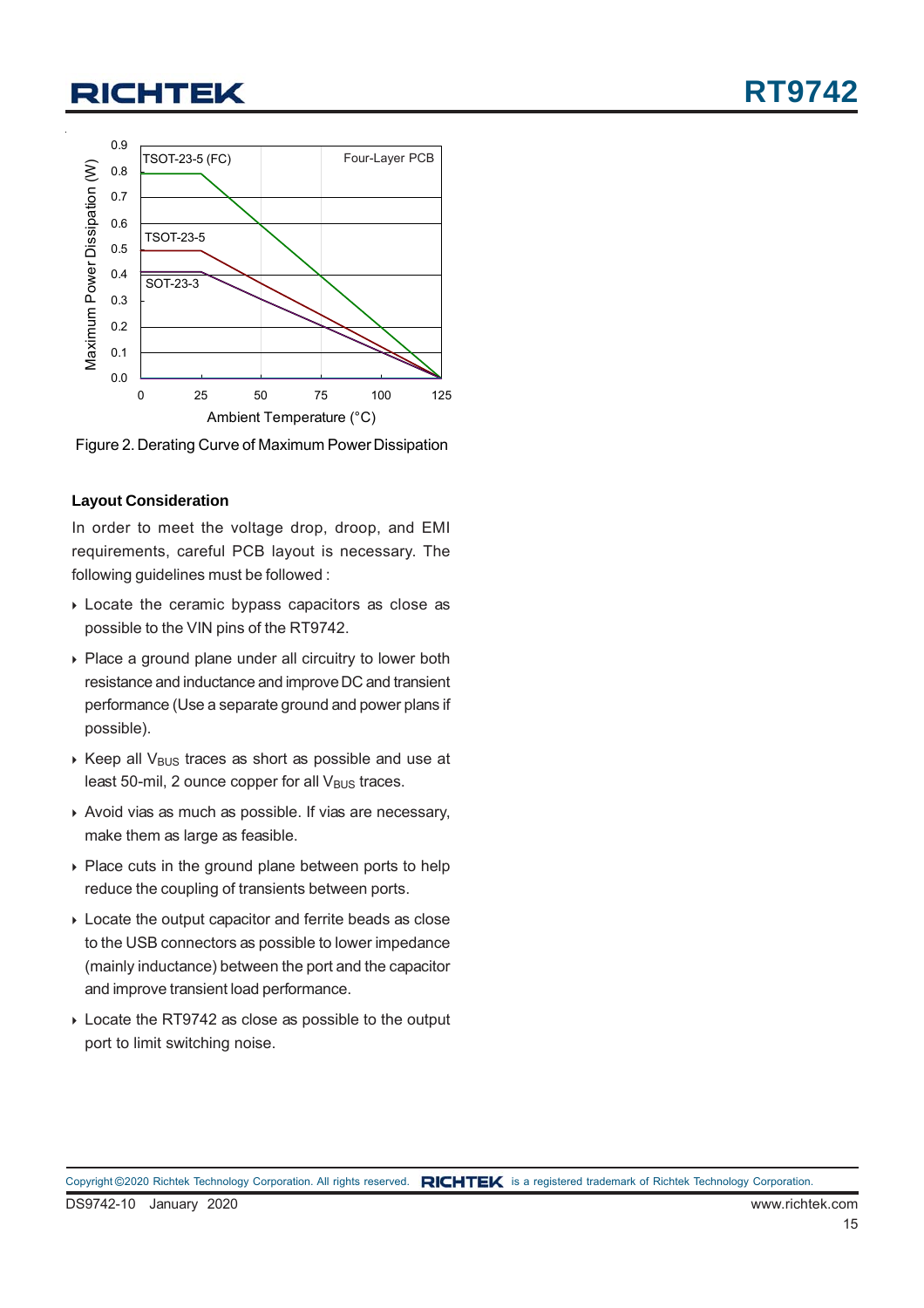



The input capacitor should be placed as close as possible to the IC.  $\downarrow$ 



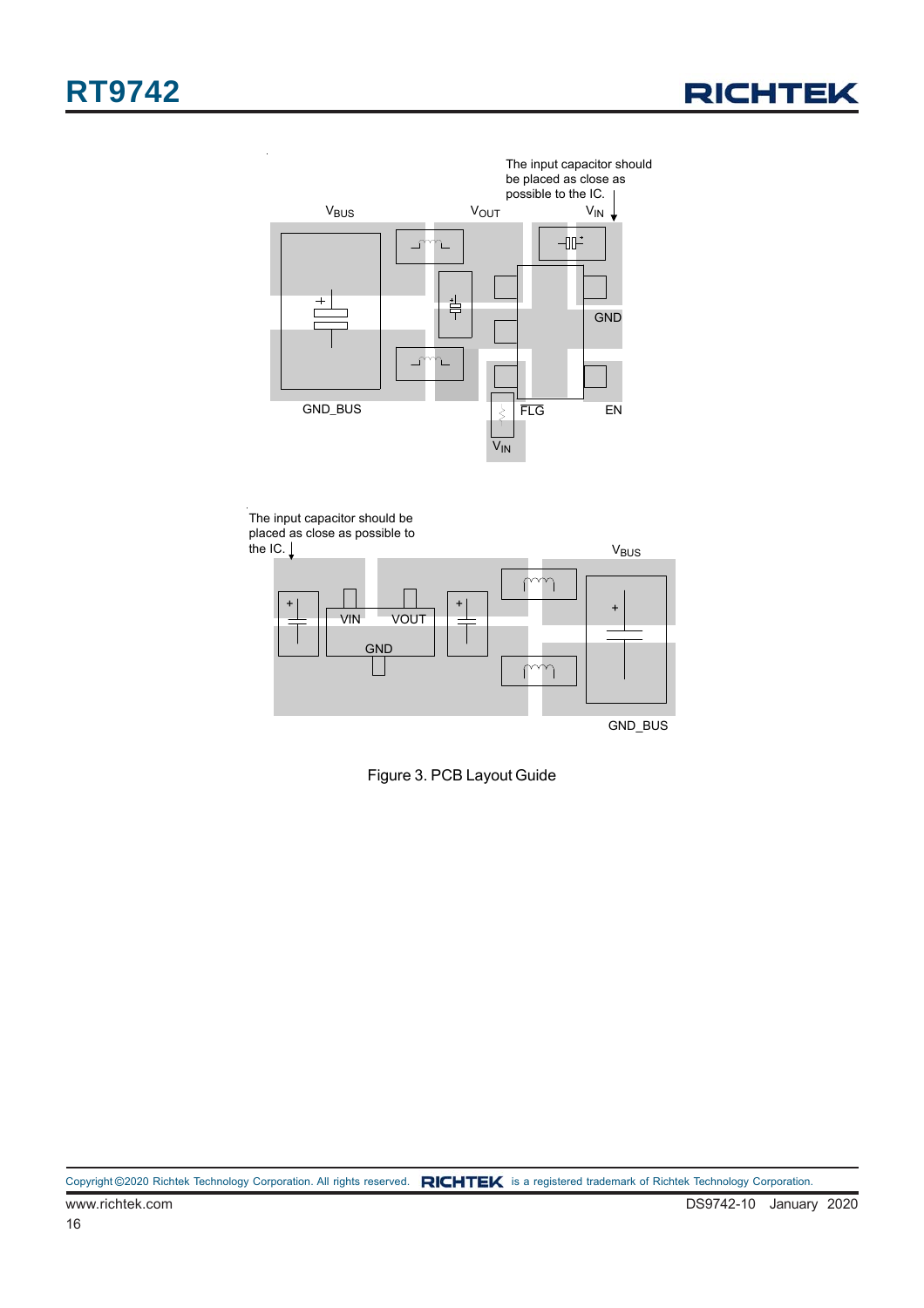

## **Outline Dimension**



|                |                   | <b>Dimensions In Millimeters</b> | <b>Dimensions In Inches</b> |            |  |
|----------------|-------------------|----------------------------------|-----------------------------|------------|--|
| <b>Symbol</b>  | Min<br><b>Max</b> |                                  | Min                         | <b>Max</b> |  |
| A              | 0.700             | 1.000                            | 0.028                       | 0.039      |  |
| A <sub>1</sub> | 0.000             | 0.100                            | 0.000                       | 0.004      |  |
| B              | 1.397             | 1.803                            | 0.055                       | 0.071      |  |
| b              | 0.300             | 0.559                            | 0.012                       | 0.022      |  |
| С              | 2.591             | 3.000                            | 0.102                       | 0.118      |  |
| D              | 2.692             | 3.099                            | 0.106                       | 0.122      |  |
| e              | 0.838             | 1.041                            | 0.033                       | 0.041      |  |
| н              | 0.080             | 0.254                            | 0.003                       | 0.010      |  |
|                | 0.300             | 0.610                            | 0.012                       | 0.024      |  |

**TSOT-23-5 Surface Mount Package**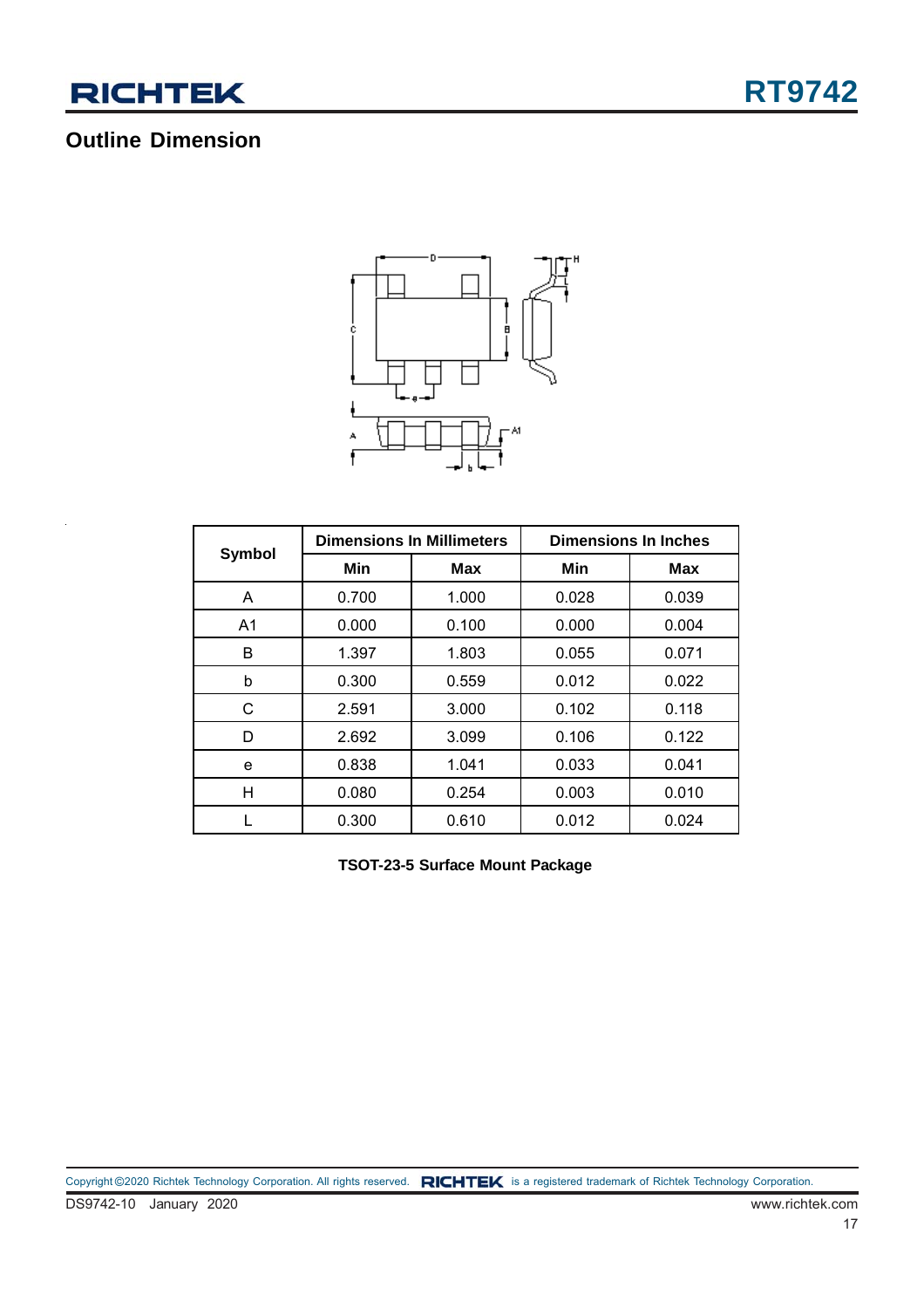



| <b>Symbol</b>  |       | <b>Dimensions In Millimeters</b> | <b>Dimensions In Inches</b> |       |  |
|----------------|-------|----------------------------------|-----------------------------|-------|--|
|                | Min   | <b>Max</b>                       | Min                         | Max   |  |
| A              | 0.700 | 1.000                            | 0.028                       | 0.039 |  |
| A <sub>1</sub> | 0.000 | 0.100                            | 0.000                       | 0.004 |  |
| B              | 1.397 | 1.803                            | 0.055                       | 0.071 |  |
| b              | 0.300 | 0.559                            | 0.012                       | 0.022 |  |
| С              | 2.591 | 3.000                            | 0.102                       | 0.118 |  |
| D              | 2.692 | 3.099                            | 0.106                       | 0.122 |  |
| e              | 0.838 | 1.041                            | 0.033                       | 0.041 |  |
| н              | 0.080 | 0.254                            | 0.003                       | 0.010 |  |
|                | 0.300 | 0.610                            | 0.012                       | 0.024 |  |

**TSOT-23-5 (FC) Surface Mount Package**